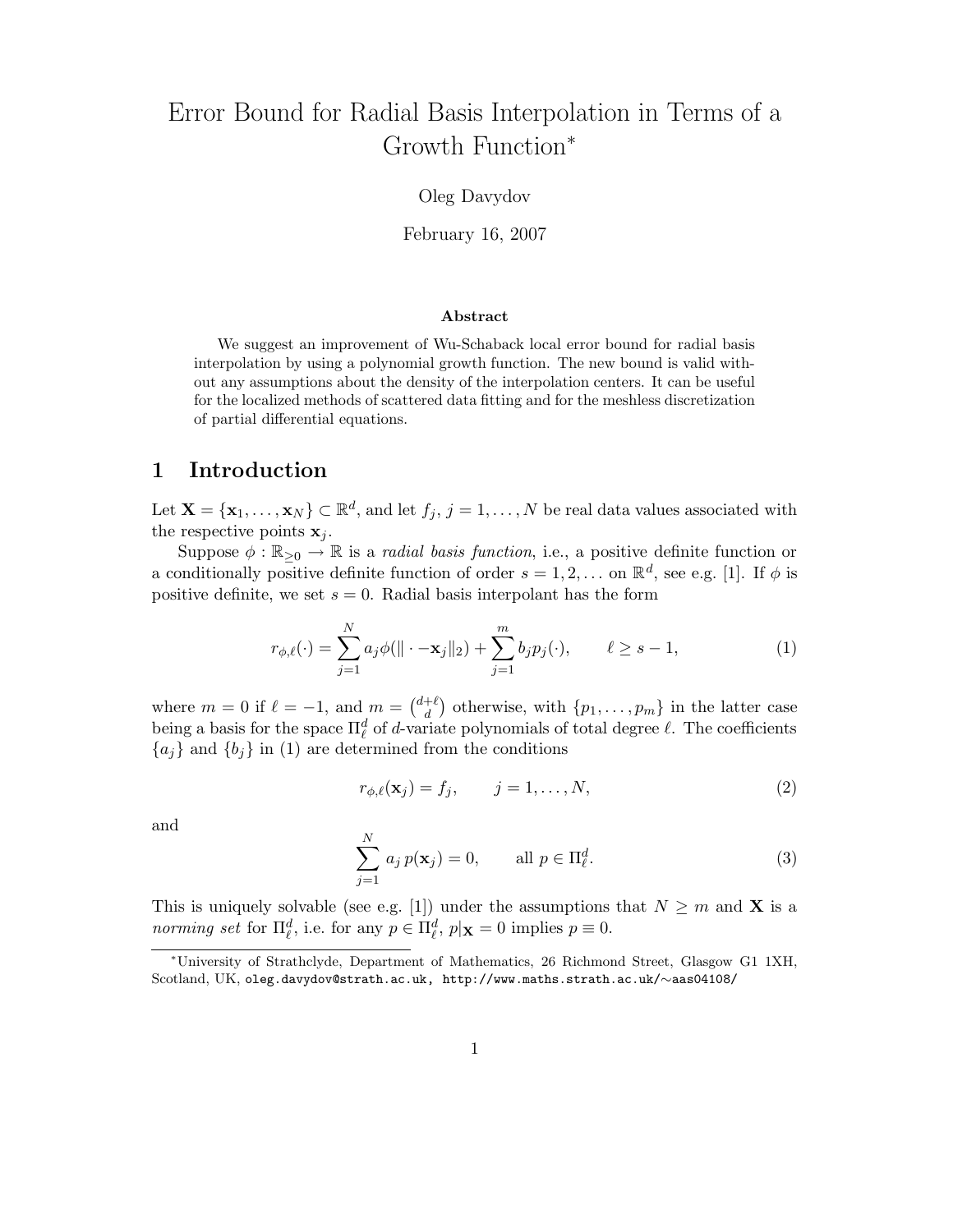Radial basis functions are becoming an increasingly popular tool for the approximation of functions, see [1, 17]. The literature studying both their effectiveness in applications and their remarkable mathematical theory is steadily growing.

In this paper we are interested in local error bounds for the radial basis interpolation in the form going back to [18]. We introduce an error bound where a polynomial growth function explicitly enters the estimate, see (4). In contrast to the standard error estimates in terms of fill distance, our bound is valid without any assumptions about the density of the interpolation centers in the domain of interest. The standard bounds can be easily deduced from (4), avoiding complicated techniques of 'local polynomial reproduction.'

The estimate (4) is of special interest for the localized methods of data fitting with radial basis functions, in particular for the design of effective two stage methods using either multivariate splines [15], [3]–[7] or a partition of unity [8, 10, 16].

Another potential application area is the meshless discretization of partial differential equations, where (4) shows how the error bound is influenced by the locations for the centers of radial basis functions, and this can help choosing them in an optimal way.

We present the main result of the paper in Section 2, and its proof in Section 4. In Section 3 we consider various estimates of the growth function. In particular, we show that the error bounds in terms of the fill distance can be obtained by appropriately estimating the growth function in (4). We also discuss a computable estimate of the growth function for small subsets of data, which is related to the error bounds for local discrete least squares polynomials introduced in [2].

#### 2 Error Bound

For any non-empty  $\mathbf{Y} \subset \mathbb{R}^d$ , we denote by  $\rho_q(\mathbf{x}, \mathbf{Y})$  the growth function of  $\Pi_q^d$  with respect to  $\mathbf{Y},$ 

$$
\rho_q(\mathbf{x}, \mathbf{Y}) := \max\{|p(\mathbf{x})| : p \in \Pi_q^d, ||p|\mathbf{Y}||_{\infty} \le 1\}, \quad \mathbf{x} \in \mathbb{R}^d.
$$

Clearly,  $\rho_q(\mathbf{x}, \mathbf{Y})$  is finite for all  $\mathbf{x} \in \mathbb{R}^d$  if **Y** is a norming set for  $\Pi_q^d$ . Otherwise,  $\rho_q(\mathbf{x}, \mathbf{Y}) = \infty$  for all  $\mathbf{x} \notin \mathbf{Y}$ . Note that in the case when  $\#\mathbf{Y} = \dim \Pi_q^d$ ,  $\rho_q(\mathbf{x}, \mathbf{Y})$ coincides with the standard Lebesgue function for polynomial interpolation with knots in Y.

We set

$$
\mathcal{F}_{\phi} = \{ f \in L_2(\mathbb{R}^d) : ||f||_{\phi} < \infty \},\
$$

where

$$
||f||_{\phi} := (2\pi)^{-d/2} ||\hat{f}/\sqrt{\hat{\Phi}}||_{L_2(\mathbb{R}^d)}, \qquad f \in L_2(\mathbb{R}^d),
$$

with  $\Phi(\cdot) = \phi(\|\cdot\|_2)$ , and  $\hat{f}$  denotes the generalized Fourier transform. The latter is given for any  $f \in L_1(\mathbb{R}^d)$  by the usual formula

$$
\hat{f}(\mathbf{x}) = (2\pi)^{-d/2} \int_{\mathbb{R}^d} e^{-i\mathbf{x} \cdot \mathbf{t}} f(\mathbf{t}) \, \mathbf{dt}, \qquad \mathbf{x} \in \mathbb{R}^d,
$$

and it is defined in a distributional sense for certain classes of functions non-integrable on  $\mathbb{R}^d$ , see [17, Section 8.2].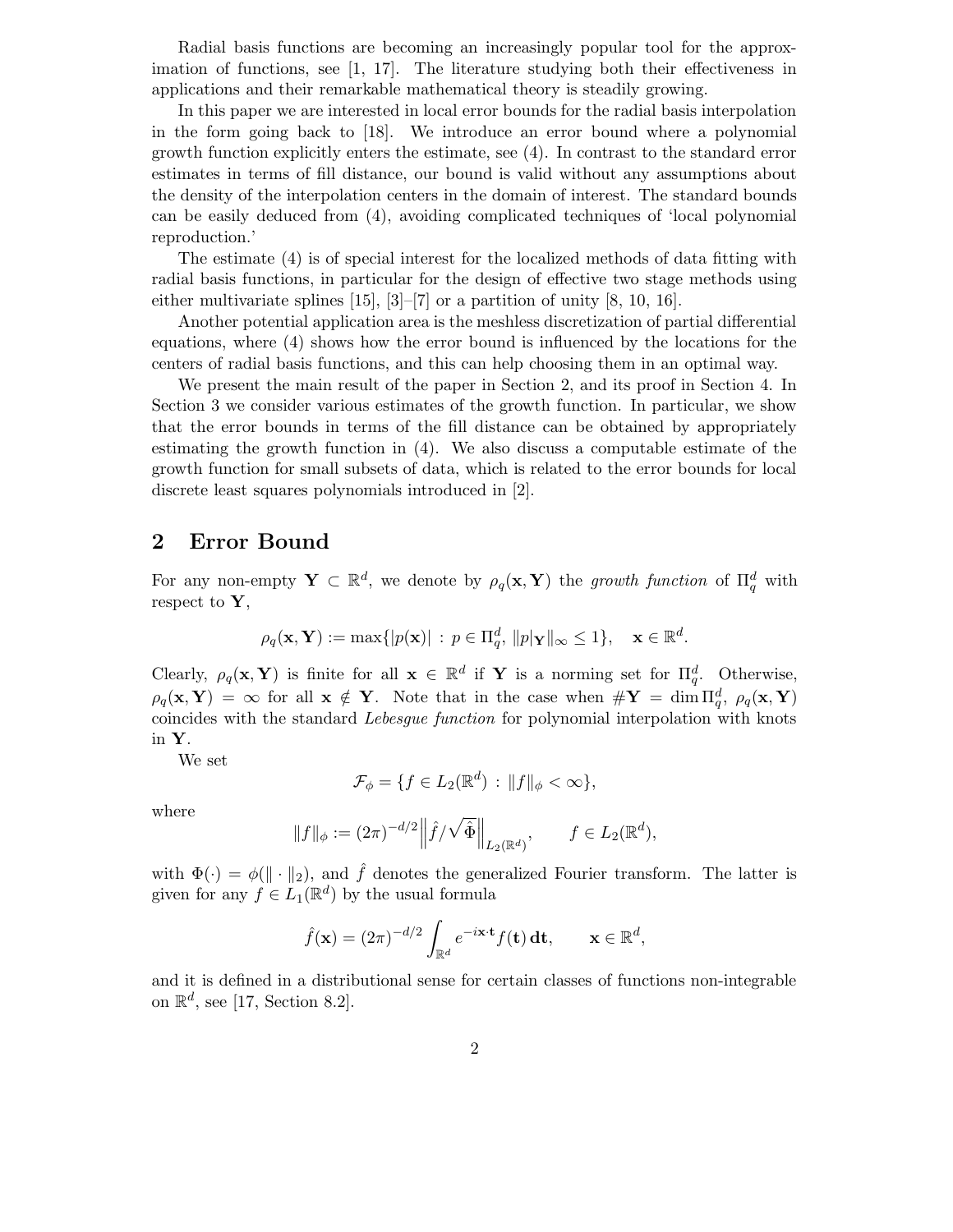Finally,  $E(f, S)_{C(G)}$ , where  $G \subset \mathbb{R}^d$ , denotes the *error of the best uniform approxi*mation to f from a linear space  $S$  of functions on  $G$ ,

$$
E(f,\mathcal{S})_{C(G)} := \inf_{g \in \mathcal{S}} ||f - g||_{C(G)}.
$$

Here  $C(G)$  denotes the space of continuous functions on G, and  $||f||_{C(G)} := \max_{x \in G} |f(x)|$ . Our main result is the following error bound.

**Theorem 1.** Assume that  $\mathbf{f}_j = f(\mathbf{x}_j)$ ,  $j = 1, ..., N$ , for a function  $f \in \mathcal{F}_\phi$ . Then for any non-empty  $\mathbf{Y} \subseteq \mathbf{X}$ , and any  $q \ge \max\{\ell, 0\}$ , we have

$$
|f(\mathbf{x}) - r_{\phi,\ell}(\mathbf{x})| \le \left(1 + \rho_q(\mathbf{x}, \mathbf{Y})\right) \sqrt{E(\Phi, \Pi_q^d)_{C(B_{\mathbf{x}, \mathbf{Y}})}} \|f\|_{\phi}, \quad \mathbf{x} \in \mathbb{R}^d,
$$
 (4)

where  $B_{\mathbf{x},\mathbf{Y}}$  denotes the ball in  $\mathbb{R}^d$  with center **0** and radius diam({**x**}  $\cup$  **Y**).

We postpone the proof of this theorem to Section 4.

Standard error bounds for the radial basis interpolation, e.g. those in terms of fill distance can be obtained from (4) by appropriately estimating the growth function  $\rho_q(\mathbf{x}, \mathbf{Y})$ . We discuss these and other estimates for  $\rho_q(\mathbf{x}, \mathbf{Y})$  in Section 3.

An interesting feature of (4) is that it can be applied in various ways resembling classical notions of  $h$ -,  $p$ - and spectral convergence. Suppose we consider an approximation process, where f is interpolated by  $r_{\phi,\ell}$  with X becoming denser and denser in  $\Omega$ . Let M be a positive constant. If we fix q and choose Y such that  $\rho_q(\mathbf{x}, Y) \leq M$  and  $h = \text{diam}(\{\mathbf{x}\} \cup \mathbf{Y})$  is as small as possible, then we arrive at h-convergence. Indeed,  $E(\Phi, \Pi_q^d)_{C(B_{\mathbf{x},\mathbf{Y}})}$  will decay as a certain power of h depending on the smoothness of  $\Phi$ . To obtain *p-convergence*, we fix a neighborhood U of **x**, take  $\mathbf{Y} = \mathbf{X} \cap U$ , and choose q as large as possible with  $\rho_q(\mathbf{x}, \mathbf{Y}) \leq M$ . As **X** becomes denser, larger q can be chosen, and  $E(\Phi, \Pi_q^d)_{C(B_{\mathbf{x},\mathbf{Y}})}$  can be bounded as a certain power of  $1/q$  if  $\Phi$  has finite smoothness, or it will decay exponentially if  $\Phi$  is an analytic function.

It is remarkable that both  $h$ - and  $p$ -convergence happen for the same approximation method (1). Indeed, the estimate (4) is correct for all q and  $\mathbf{Y}$ , and we do not need to know their optimal values in practice. This compares favorably to piecewise polynomial methods, where specific algorithms are needed to design partitions of  $\Omega$  and choose appropriate polynomial degrees for either  $h$ - or  $p$ - or, say,  $hp$ -convergence.

### 3 Estimates of Growth Function

In this section we discuss various estimates for  $\rho_q(\mathbf{x}, \mathbf{Y})$ , in particular those that lead to the standard error bounds for radial basis interpolation on bounded domains [1, 17]. We emphasise that the estimates for  $\rho_q(\mathbf{x}, \mathbf{Y})$  are not only of theoretical interest. Indeed, whenever we can control the placement of the data sites  $X$ , the error bounds will be better if we manage to prevent  $\rho_q(\mathbf{x}, \mathbf{Y})$  from blowing up for largest possible q and smallest possible  $\mathbf{Y}$ . Such a control is available in localized data fitting, where the algorithms choose appropriate subsets of data to build local approximations. Another important situation where one controls the placement of the data sites is the discretization of partial differential equations.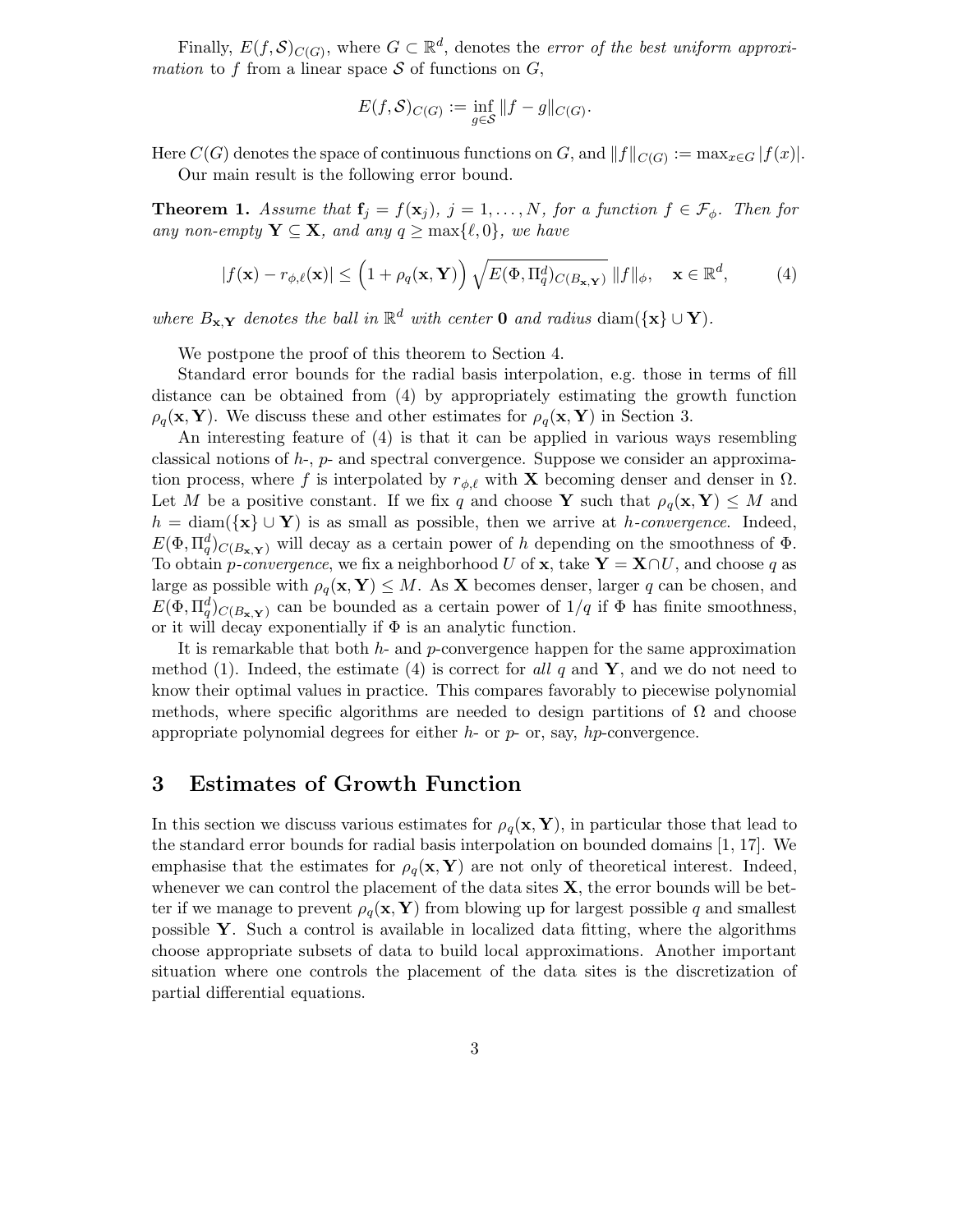Clearly,  $\rho_q(\mathbf{x}, \mathbf{Y}) \geq 1$ . This lower bound is achieved when  $q = 0$  as we have  $\rho_0(\mathbf{x}, \mathbf{Y}) = 1$  for any  $\mathbf{x} \in \mathbb{R}^d$ . This simplest version of (4) has been discussed in [4]. We also have  $\rho_1(\mathbf{x}, \mathbf{Y}) = 1$  if x belongs to the convex hull of Y. This fact, together with Theorem 1, can be used to prove error bounds similar to those of [13]. Unfortunately, in general there are no such simple estimates for  $\rho_q(\mathbf{x}, \mathbf{Y}), q \geq 2$ .

Assuming that we are only interested in **x** in a bounded domain  $\Omega \subset \mathbb{R}^d$  such that  $\mathbf{X} \subset \Omega$ , we observe that the diameter of the set  $\{\mathbf{x}, \mathbf{x}_1, \dots, \mathbf{x}_N\}$  is less or equal to the diameter  $d_{\Omega}$  of  $\Omega$ . Since we can always take  $\mathbf{Y} = \mathbf{X}$ , it follows from Theorem 1 that

$$
||f - r_{\phi,\ell}||_{C(\Omega)} \le \left(1 + \rho_q(\Omega, \mathbf{X})\right) \sqrt{E(\Phi, \Pi_q^d)_{C(B_{d_{\Omega}})}} ||f||_{\phi},\tag{5}
$$

where

$$
\rho_q(\Omega, \mathbf{X}) := \max \{ ||p||_{C(\Omega)} : p \in \Pi_q^d, ||p|\mathbf{x}||_{\infty} \le 1 \},\
$$

and  $B_r$  denotes the ball in  $\mathbb{R}^d$  with center **0** and radius r. Note that  $\rho_q(\Omega, \mathbf{X})$  is closely related to the norming constant  $\nu_q(\Omega, \mathbf{X})$  [9] defined by

$$
\nu_q(\Omega, \mathbf{X}) := \min\{\|p\|_{\mathbf{X}}\|_{\infty} : p \in \Pi_q^d, \|p\|_{C(\Omega)} = 1\}.
$$

Clearly,

$$
\rho_q(\Omega, \mathbf{X}) = \nu_q^{-1}(\Omega, \mathbf{X}).\tag{6}
$$

Upper bounds for  $\rho_q(\Omega, \mathbf{X})$  can be obtained under certain assumptions on the fill distance  $h(\Omega, \mathbf{X})$  of **X** with respect to  $\Omega$ , where

$$
h(\Omega, \mathbf{X}) := \sup_{\mathbf{y} \in \Omega} \inf_{\mathbf{x} \in \mathbf{X}} \|\mathbf{y} - \mathbf{x}\|_2.
$$

In the case when  $\Omega$  is a cube in  $\mathbb{R}^d$ , a result from [11] can be used. Its consequence is that  $h(\Omega, \mathbf{X}) < \frac{a}{2\gamma_d(q+1)}$  implies  $\rho_q(\Omega, \mathbf{X}) \leq e^{2d\gamma_d(q+1)}$ , where a is the sidelength of the cube, and  $\gamma_d$  is defined recursively as  $\gamma_1 = 2$ ,  $\gamma_d = 2d(1 + \gamma_{d-1}), d \geq 2$ , see [11, Lemma 1]. Another approach originated in [9] is based on an elegant application of Markov inequality for polynomials. It can be used on any domains satisfying the interior cone condition. For example, in the case when  $\Omega$  is a ball of radius r in  $\mathbb{R}^d$ , it can be shown that  $h(\Omega, \mathbf{X}) \leq \frac{\sqrt{3r}}{4(2+\sqrt{3})q^2}$  implies  $\rho_q(\Omega, \mathbf{X}) \leq 2$ , see [17, Corollary 3.11].

These upper bounds on  $\rho_q(\Omega, \mathbf{X})$ , combined with (4), can be used to obtain the standard error bounds in terms of fill distance, such as those in [1, Theorem 5.5], [17, Section 11.3] or the spectral convergence orders for multiquadric and Gaussian in [17, Section 11.4]. Indeed, the second factor in (4) can be estimated following the same argumentation as e.g. in the proofs in [17, Chapter 11]. Comparing to the standard method of proof, the approach based on (4) is simpler because it does not require the complicated techniques of local polynomial reproduction [17, Chapter 3].

Despite their theoretical significance, the bounds on  $\rho_q(\Omega, \mathbf{X})$  in terms of fill distance do not seem to be of much practical use. Consider, for example, the case  $q = 2$  in  $\mathbb{R}^2$ . For the unit square the assumption  $h(\Omega, \mathbf{X}) < \frac{a}{2\gamma_d(q+1)}$  of [11] becomes  $h(\Omega, \mathbf{X}) < 1/72$ . Obviously, one can place at least  $36^2 = 1296$  disjoint circles of radius  $1/36$  inside the unit square. Since  $h(\Omega, \mathbf{X}) < 1/72$ , each of these circles must contain a point in **X**, which implies that  $\#\mathbf{X} \ge 1296$ . Similarly, if  $\Omega$  is a circle of radius 1, then  $h(\Omega, \mathbf{X}) \le \frac{\sqrt{3}r}{4(2+\sqrt{3})q^2}$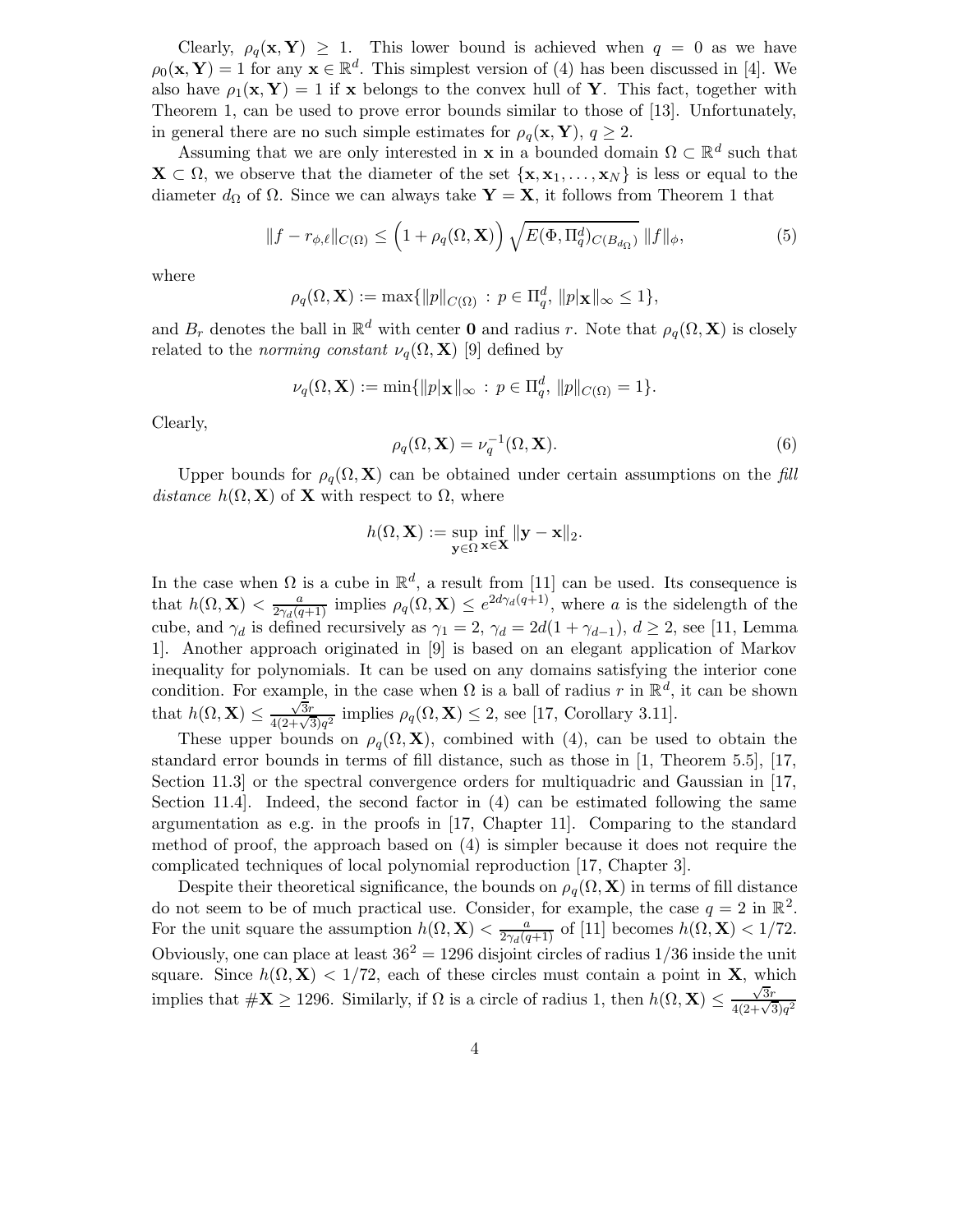becomes  $h(\Omega, \mathbf{X}) \leq 0.029$  for  $q = 2$ , and a crude lower bound is  $\#\mathbf{X} \geq 594$ . Recall that  $\dim \Pi_2^2$  is only 6, which suggests that a set **X** consisting of 6 points in good position should have a reasonably bounded  $\rho_2(\Omega, \mathbf{X})$ . In practice the growth function  $\rho_2(\mathbf{x}, \mathbf{X})$ with respect to great many datasets consisting of, say, 10 points spread out near **x** will be reasonably small. Of course,  $\rho_2(\mathbf{x}, \mathbf{X})$  may be large if the point constellation is unfortunate, i.e. if  $X$  is close to a subset of a conic section. However, it would hardly be practical, especially for a localized method of data fitting, to use hundreds of points instead of just several in order to avoid these bad constellations. Instead, one needs to know the exact value of  $\rho_q(\Omega, \mathbf{X})$  or a good estimate for it, as an indicator of whether the points in  $X$  are in good position.

In a localized method, the estimate (5) is applied to a number of small subdomains  $\omega_i$ ,  $i = 1, \ldots, I$ , of the original domain  $\Omega$ . Knowing  $\rho_q(\omega_i, \mathbf{X})$ , one can sensibly decide whether more distant points should be invoked to improve a local approximation in  $\omega_i$ , or some points can be discarded to save computation cost without causing significant damage to the approximation quality.

A computable estimate for  $\rho_q(\Omega, \mathbf{X})$  in the case when  $\#\mathbf{X}$  is small is provided by the reciprocal of the minimum singular value of the polynomial collocation matrix

$$
P_{\mathbf{X}} := \left[ \begin{array}{ccc} p_1(\mathbf{x}_1) & \dots & p_m(\mathbf{x}_1) \\ \vdots & & \vdots \\ p_1(\mathbf{x}_N) & \dots & p_m(\mathbf{x}_N) \end{array} \right].
$$

More precisely, in view of  $(6)$  it follows from [2, Eq.  $(2.7)$ ] that

$$
K_1 \sigma_{\min}^{-1}(P_\mathbf{X}) \le \rho_q(\Omega, \mathbf{X}) \le K_2 \sqrt{\# \mathbf{X}} \sigma_{\min}^{-1}(P_\mathbf{X}),\tag{7}
$$

where  $\sigma_{\min}(P_{\mathbf{X}})$  is the minimum singular value of the matrix  $P_{\mathbf{X}}$ , and  $K_1, K_2$  are positive constants such that

$$
K_1||a||_2 \le ||\sum_{j=1}^m a_j p_j||_{C(\Omega)} \le K_2||a||_2
$$

for all coefficient vectors  $a = (a_1, \ldots, a_m)^T \in \mathbb{R}^m$ .

Note that (7) remains valid if  $\rho_q(\Omega, \mathbf{X})$  is replaced with the norm of the polynomial least squares operator, see [2]. Therefore, the quality of local least squares polynomial approximations can be judged on the basis of the size of  $\sigma_{\min}(P_X)$ , which has been exploited in the data fitting method of [6].

# 4 Proof of Theorem 1

We first prove the following two lemmas, and then proceed to prove the theorem.

**Lemma 2.** Let X be a finite dimensional vector space and  $X^*$  its dual. Suppose that  $X^* = \text{span} \{ \lambda_1, \ldots, \lambda_k \}$  for some  $\lambda_1, \ldots, \lambda_k \in X^*$ . Then for any functional  $\lambda \in X^*$  we have k

$$
\max_{\substack{x \in X \\ |\lambda_i(x)| \le 1, i=1,\dots,k}} |\lambda(x)| = \min_{\substack{c \in \mathbb{R}^k \\ \lambda = \sum_{i=1}^k c_i \lambda_i}} \sum_{i=1}^k |c_i|. \tag{8}
$$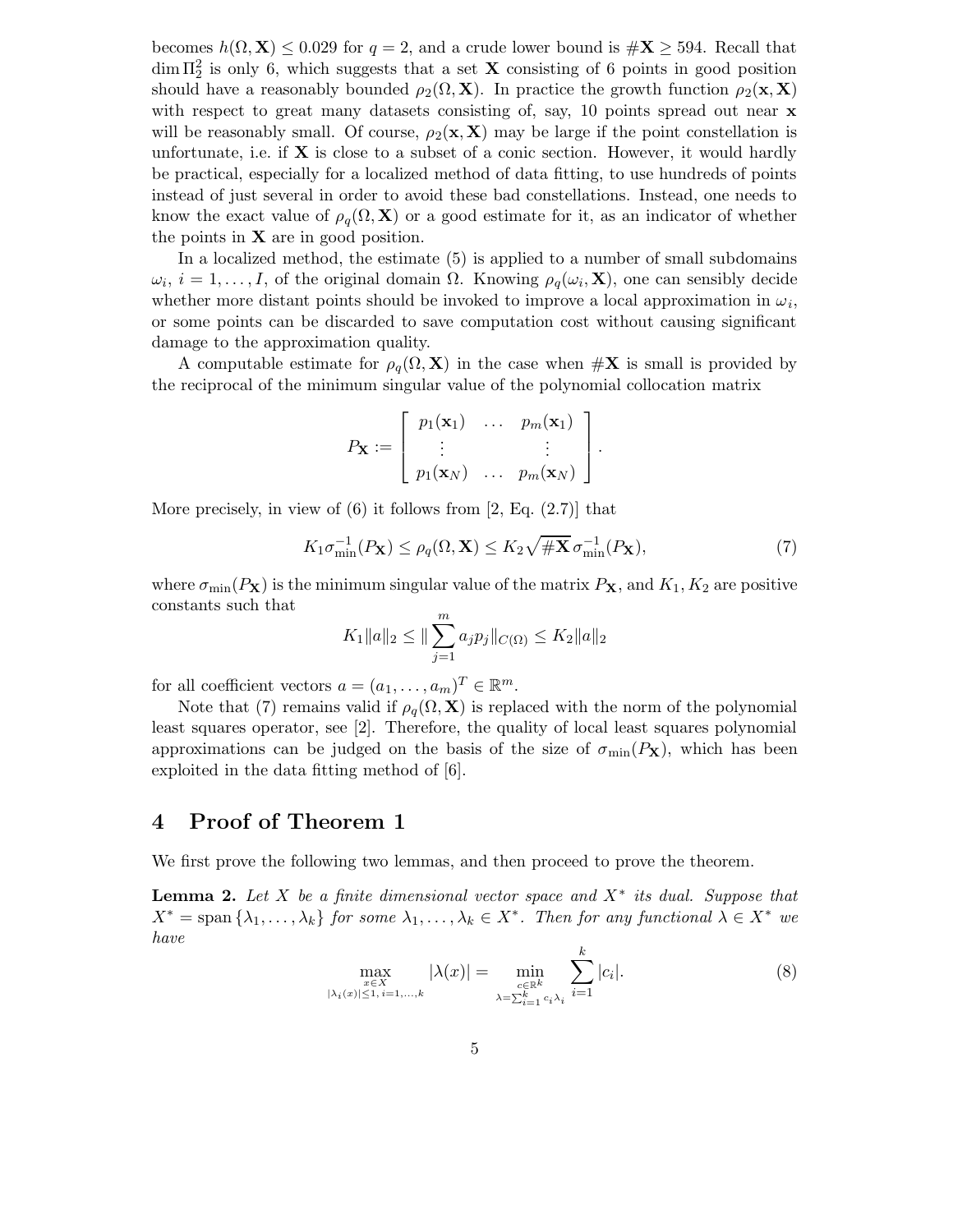**Proof.** Let us turn X into a normed space by introducing the norm  $||x||_X = \max_i |\lambda_i(x)|$ . Then the left hand side of (8) is  $\|\lambda\|_{X^*}$ . Obviously,  $\|\lambda_i\|_{X^*} \leq 1$ ,  $i = 1, \ldots, k$ , which implies  $\|\lambda\|_{X^*} \leq \sum_{i=1}^k |c_i|$  for any  $c = (c_1, \ldots, c_k) \in \mathbb{R}^k$  such that  $\lambda = \sum_{i=1}^k c_i \lambda_i$ . If  $\dim X = k$ , then  $\{\lambda_1, \ldots, \lambda_k\}$  is a basis for  $X^*$ , and  $(8)$  is easily recognized as the duality relation for  $\|\lambda\|_{X^*}$ . In general, similar to [9, Proposition 2] and [12, Proposition 4.1], we consider the linear "sampling operator"  $T : X \to \mathbb{R}^k$ , where  $T(x) = (\lambda_1(x), \dots, \lambda_k(x))$ . Let  $\tilde{X} = T(X) \subset \mathbb{R}^k$ . Since  $\{\lambda_1, \ldots, \lambda_k\}$  is a spanning set for  $X^*$ , T is injective and hence  $T^{-1}$ :  $\tilde{X} \to X$  exists. Moreover, the functionals  $\lambda_i \circ T^{-1}$ ,  $i = 1, \ldots, k$ , on  $\tilde{X}$  are the restrictions of coordinate projections  $\Lambda_i$ ,  $i = 1, ..., k$  on  $\mathbb{R}^k$ , and the norm  $\|\cdot\|_{\tilde{X}}$ on  $\tilde{X}$  defined by  $\|\tilde{x}\|_{\tilde{X}} = \|T^{-1}(\tilde{x})\|_{X}$  coincides with the norm  $\|\cdot\|_{\infty}$  induced from  $\mathbb{R}^{\tilde{k}}$ . Therefore,  $\tilde{\lambda} := \lambda \circ T^{-1}$ , as a linear functional on  $\tilde{X}$  with  $\|\tilde{\lambda}\|_{\tilde{X}^*} = \|\lambda\|_{X^*}$ , is extendible by Hahn-Banach theorem to a linear functional  $\Lambda$  on  $\mathbb{R}^k$  with norm  $\|\Lambda\|_1 = \|\lambda\|_{X^*}$ . Now, there exists a unique representation  $\Lambda = \sum_{i=1}^k \tilde{c}_i \Lambda_i$ ,  $\tilde{c}_i \in \mathbb{R}$ , with  $\|\Lambda\|_1 = \sum_{i=1}^k |\tilde{c}_i|$ , and, hence,  $\lambda = \sum_{i=1}^{k} \tilde{c}_i \lambda_i$  and  $\|\lambda\|_{X^*} = \sum_{i=1}^{k} |\tilde{c}_i|$ .

**Lemma 3.** Let  $\mathbf{x}, \mathbf{x}_1, \ldots, \mathbf{x}_n \in \mathbb{R}^d$  and  $c_1, \ldots, c_n \in \mathbb{R}$ . Suppose that

$$
p(\mathbf{x}) = \sum_{j=1}^{n} c_j p(\mathbf{x}_j) \qquad \text{for all } p \in \Pi_q^d.
$$
 (9)

Then for all  $p \in \Pi_q^d$  we have

$$
p(\mathbf{0}) - 2\sum_{j=1}^{n} c_j p(\mathbf{x} - \mathbf{x}_j) + \sum_{j,k=1}^{n} c_j c_k p(\mathbf{x}_j - \mathbf{x}_k) = 0.
$$
 (10)

**Proof.** If  $p \in \Pi_q^d$  and  $\mathbf{y} \in \mathbb{R}^d$ , then both  $p(\cdot - \mathbf{y})$  and  $p(\mathbf{y} - \cdot)$  belong to  $\Pi_q^d$ , and it follows from (9) that

$$
p(\mathbf{x} - \mathbf{y}) = \sum_{j=1}^{n} c_j p(\mathbf{x}_j - \mathbf{y}), \qquad p(\mathbf{y} - \mathbf{x}) = \sum_{j=1}^{n} c_j p(\mathbf{y} - \mathbf{x}_j).
$$

By taking  $y = x$  in the second identity and  $y = x_k$  in the first, we get

$$
p(\mathbf{0}) = \sum_{j=1}^{n} c_j p(\mathbf{x} - \mathbf{x}_j), \quad p(\mathbf{x} - \mathbf{x}_k) = \sum_{j=1}^{n} c_j p(\mathbf{x}_j - \mathbf{x}_k), \quad k = 1, \dots, n,
$$

and (10) is easily verified.  $\blacksquare$ 

**Proof of Theorem 1.** Let  $\mathbf{x} \in \mathbb{R}^d \setminus \mathbf{X}$ . As shown in [18] (see also [17]),

$$
|f(\mathbf{x}) - r_{\phi,\ell}(\mathbf{x})| \le P(\mathbf{x}) \|f\|_{\phi},\tag{11}
$$

with  $P(x)$  being the *power function* that satisfies

$$
P(\mathbf{x}) = \min\{\sqrt{F(c)} : c \in \mathbb{R}^N, p(\mathbf{x}) = \sum_{j=1}^N c_j p(\mathbf{x}_j) \text{ for all } p \in \Pi_\ell^d\},\qquad(12)
$$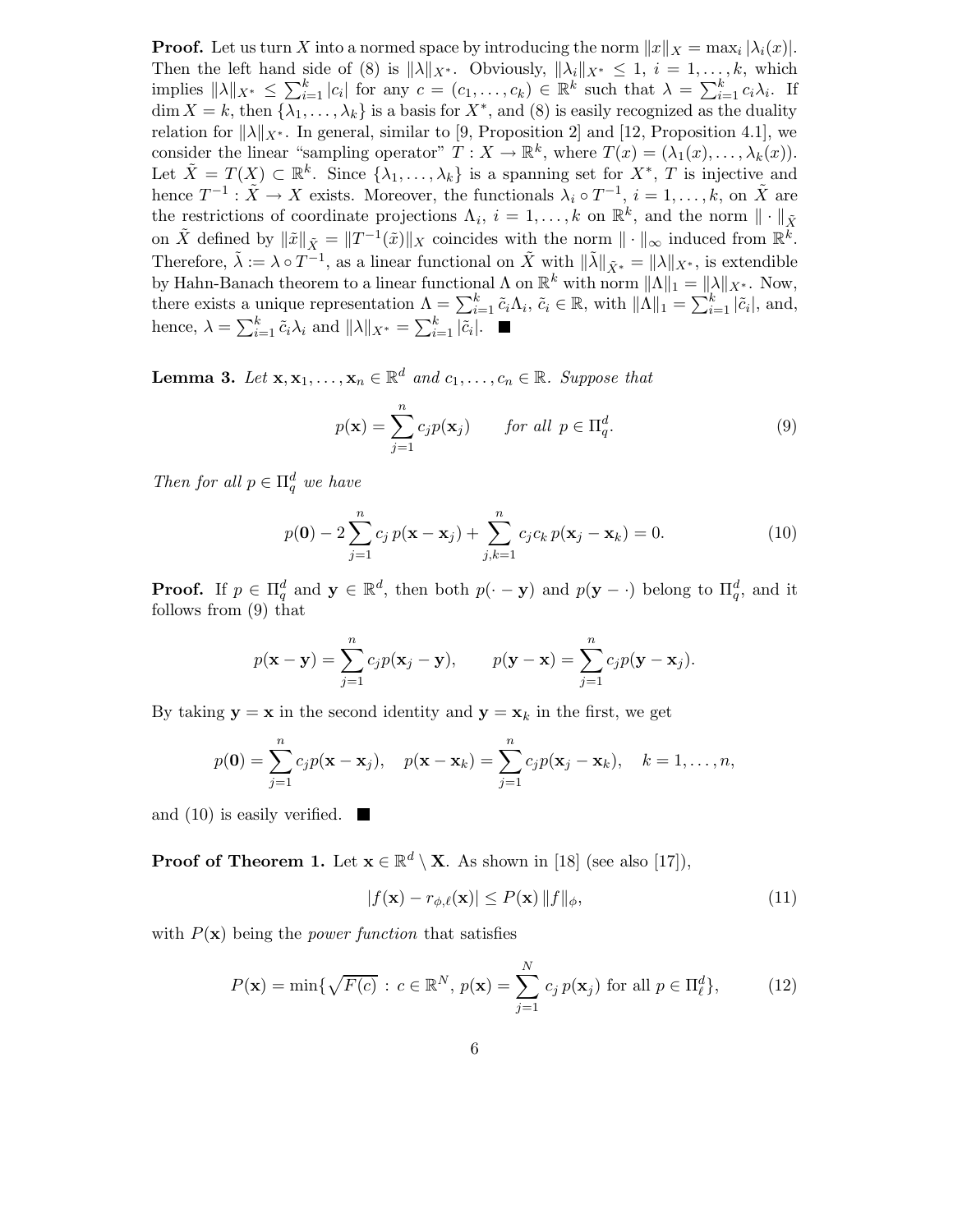where for  $c = (c_1, \ldots, c_N) \in \mathbb{R}^N$ ,

$$
F(c) := \Phi(\mathbf{0}) - 2\sum_{j=1}^N c_j \Phi(\mathbf{x} - \mathbf{x}_j) + \sum_{j,k=1}^N c_j c_k \Phi(\mathbf{x}_j - \mathbf{x}_k).
$$

We now take a  $q \geq \ell$  and choose any subset  $Y \subseteq X$  such that  $\rho_q(x, Y) < \infty$ . Assume without loss of generality that  $\mathbf{Y} = {\mathbf{x}_1, \dots, \mathbf{x}_n}$ , where  $n \leq N$ . Clearly, the condition  $\rho_q(\mathbf{x}, \mathbf{Y}) < \infty$  holds if and only if **Y** is a norming set for  $\Pi_q^d$ . Therefore the mapping  $\delta_Y : \Pi_q^d \to \mathbb{R}^n$  defined by  $\delta_Y(p) = p|_Y$  is injective, and its image has dimension  $\binom{d+q}{d}$  $\binom{+q}{d}$  = dim  $\Pi_q^d$ . This implies that among the point evaluation functionals  $\delta_{\mathbf{x}_j} : \Pi_q^d \to \mathbb{R}, j = 1, \ldots, n$ , that form the components of  $\delta_{\mathbf{Y}}$ , there are  $\binom{d+q}{d}$  $\binom{+q}{d}$  that are linearly independent over  $\Pi_q^d$ . Therefore,  $\{\delta_{\mathbf{x}_j}\}_{j=1}^n$  span the dual space  $(\Pi_q^d)^*$ . Now, the linear functional  $\delta_{\mathbf{x}}$  defined by  $\delta_{\mathbf{x}}(p) = p(\mathbf{x})$  is also in  $(\Pi_q^d)^*$ , and hence it can be written as a linear combination of  $\delta_{\mathbf{x}_j}$ ,  $j = 1, \ldots, n$ . We conclude that there exist vectors  $c \in \mathbb{R}^N$ satisfying

$$
p(\mathbf{x}) = \sum_{j=1}^{n} c_j p(\mathbf{x}_j) \quad \text{for all } p \in \Pi_q^d \tag{13}
$$

and

$$
c_j = 0,
$$
 for all  $j = n + 1, ..., N.$  (14)

Let us fix for a moment one such  $c \in \mathbb{R}^N$ . In view of (13), Lemma 3 implies that for any  $p \in \Pi_q^d$ ,

$$
p(\mathbf{0}) - 2\sum_{j=1}^{n} c_j p(\mathbf{x} - \mathbf{x}_j) + \sum_{j,k=1}^{n} c_j c_k p(\mathbf{x}_j - \mathbf{x}_k) = 0.
$$

Since  $\Pi_{\ell}^d \subset \Pi_q^d$ , we obtain by taking into account (14),

$$
F(c) = [\Phi(\mathbf{0}) - p(\mathbf{0})] - 2 \sum_{j=1}^{n} c_j [\Phi(\mathbf{x} - \mathbf{x}_j) - p(\mathbf{x} - \mathbf{x}_j)]
$$
  
+ 
$$
\sum_{j,k=1}^{n} c_j c_k [\Phi(\mathbf{x}_j - \mathbf{x}_k) - p(\mathbf{x}_j - \mathbf{x}_k)]
$$
  

$$
\leq (1 + \sum_{j=1}^{n} |c_j|)^2 ||\Phi - p||_{C(B_{\mathbf{x},\mathbf{Y}})}.
$$

Since  $p \in \Pi_q^d$  is arbitrary, it follows that

$$
F(c) \le \left(1 + \sum_{j=1}^{n} |c_j|\right)^2 E(\Phi, \Pi_q^d)_{C(B_{\mathbf{x},\mathbf{Y}})}
$$

for any  $c \in \mathbb{R}^N$  such that (13) and (14) hold.

By Lemma 2, where we take  $X = \Pi_q^d$ ,  $\lambda = \delta_{\mathbf{x}}$  (point evaluation at  $\mathbf{x}$ ),  $\lambda_j = \delta_{\mathbf{x}_j}$ ,  $j = 1, \ldots, n$ , there exist  $\tilde{c}_1, \ldots, \tilde{c}_n \in \mathbb{R}$  such that  $p(\mathbf{x}) = \sum_{j=1}^n \tilde{c}_j p(\mathbf{x}_j)$  for all  $p \in \Pi_q^d$ , and

$$
\rho_q(\mathbf{x}, \mathbf{Y}) = \max\{|p(\mathbf{x})| : p \in \Pi_q^d, ||p|\mathbf{Y}||_{\infty} \le 1\} = \sum_{j=1}^n |\tilde{c}_j|.
$$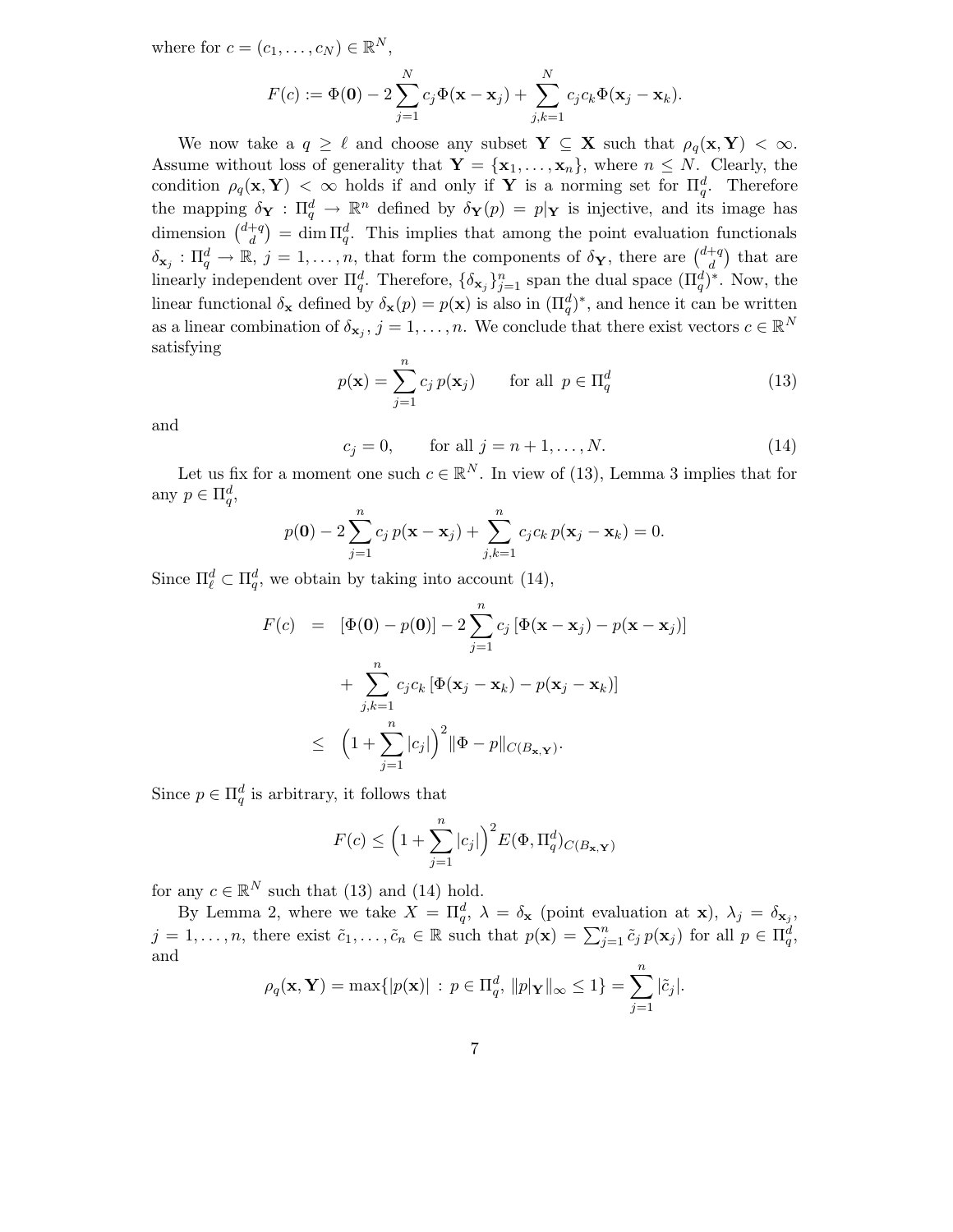Thus, by setting  $\tilde{c} = (\tilde{c}_1, \ldots, \tilde{c}_n, 0, \ldots, 0) \in \mathbb{R}^N$ , we arrive at

$$
F(\tilde{c}) \leq \left(1 + \rho_q(\mathbf{x}, \mathbf{Y})\right)^2 E(\Phi, \Pi_q^d)_{C(B_{\mathbf{x}, \mathbf{Y}})},
$$

and (4) follows by (11) and (12).  $\blacksquare$ 

# References

- [1] M. D. Buhmann, Radial Basis Functions, Cambridge University Press, 2003.
- [2] O. Davydov, On the approximation power of local least squares polynomials, in "Algorithms for Approximation IV," (J. Levesley, I. J. Anderson and J. C. Mason, Eds.), pp. 346–353, University of Huddersfield, UK, 2002.
- [3] O. Davydov, R. Morandi and A. Sestini, Local hybrid approximation for scattered data fitting with bivarite splines, *Comput. Aided Geom. Design* 23 (2006), 703–721.
- [4] O. Davydov, A. Sestini and R. Morandi, Local RBF approximation for scattered data fitting with bivarite splines, in "Trends and Applications in Constructive Approximation," (M. G. de Bruin, D. H. Mache, and J. Szabados, Eds.), ISNM Vol. 151, Birkhäuser, 2005, pp. 91–102.
- [5] O. Davydov and L. L. Schumaker, Scattered data fitting on surfaces using projected Powell-Sabin splines, manuscript, 2007.
- [6] O. Davydov and F. Zeilfelder, Scattered data fitting by direct extension of local polynomials to bivariate splines, Adv. Comp. Math. 21 (2004), 223–271.
- [7] O. Davydov and F. Zeilfelder, TSFIT: A Software Package for Two-Stage Scattered Data Fitting, 2005, available under GPL from http://www.maths.strath.ac.uk/∼aas04108/tsfit/
- [8] R. Franke, Smooth interpolation of scattered data by local thin plate splines, Comp. & Maths. with Appls. 8, 1982, 273–281.
- [9] K. Jetter, J. Stöckler and J. D. Ward, Error estimates for scattered data interpolation on spheres, Math. Comp. 68, 1999, 733–747.
- [10] D. Lazzaro, L. B. Montefusco, Radial basis functions for the multivariate interpolation of large scattered data sets, J. Comput. Appl. Math. 140, 2002, 521–536.
- [11] W. R. Madych and S. A. Nelson, Bounds on multivariate polynomials and exponential error estimates for multiquadric interpolation, J. Approx. Theory 70 (1992), 94–114.
- [12] H. N. Mhaskar, F. J. Narcowich and J. D. Ward, Spherical Marcinkiewicz-Zygmund inequalities and positive quadrature, Math. Comp. 70 (2000), 1113–1130.
- [13] M. J. D. Powell, The uniform convergence of thin plate spline interpolation in two dimensions, Numer. Math. 68 (1994), 107–128.